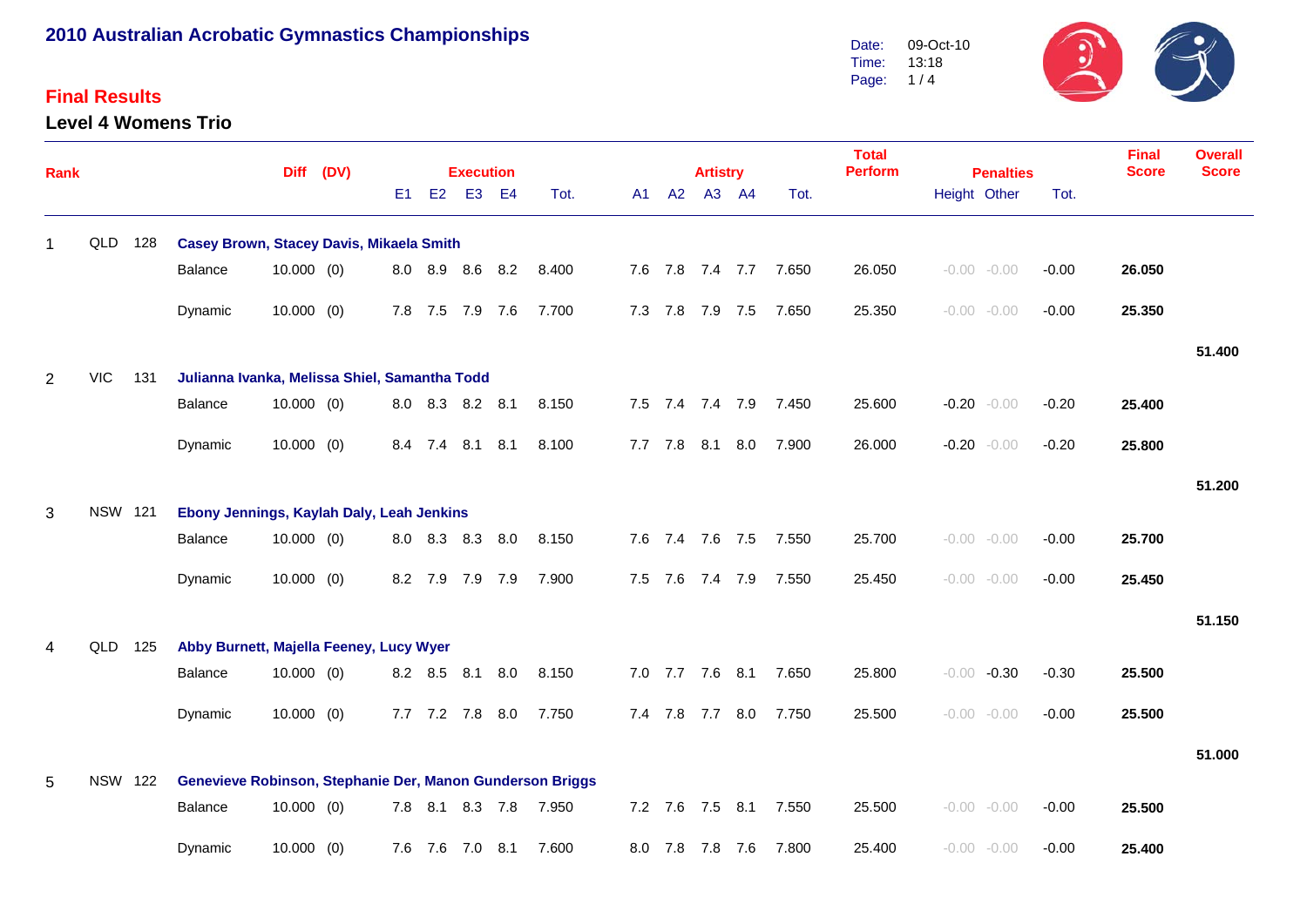### **Final Results**

**Level 4 Womens Trio**



| <b>Rank</b>    |                |     |                                                    | <b>Diff</b>  | (DV) |     |         | <b>Execution</b> |                |       | <b>Total</b><br><b>Perform</b><br><b>Artistry</b><br><b>Penalties</b> |         |                 |                |                       |        |                    |  |         |        | <b>Overall</b><br><b>Score</b> |
|----------------|----------------|-----|----------------------------------------------------|--------------|------|-----|---------|------------------|----------------|-------|-----------------------------------------------------------------------|---------|-----------------|----------------|-----------------------|--------|--------------------|--|---------|--------|--------------------------------|
|                |                |     |                                                    |              |      | E1  | E2      | E <sub>3</sub>   | E <sub>4</sub> | Tot.  | A1                                                                    | A2      |                 | A3 A4          | Tot.                  |        | Height Other       |  | Tot.    |        |                                |
| 6              | <b>NSW 123</b> |     | Madeline Sivyer, Jade Hawkins, Acacia Eaton        |              |      |     |         |                  |                |       |                                                                       |         |                 |                |                       |        |                    |  |         |        | 50.900                         |
|                |                |     | Balance                                            | $10.000$ (0) |      |     |         | 8.2 8.6 8.2 7.7  |                | 8.200 |                                                                       |         |                 |                | 7.4 7.3 7.4 7.8 7.400 | 25.600 | $-0.00 - 0.00$     |  | $-0.00$ | 25.600 |                                |
|                |                |     | Dynamic                                            | $10.000$ (0) |      |     |         | 8.0 7.3 7.5 7.3  |                | 7.400 |                                                                       | 7.9 7.5 |                 | 8.0 7.8        | 7.850                 | 25.250 | $-0.00 - 0.00$     |  | $-0.00$ | 25.250 |                                |
| $\overline{7}$ | QLD 126        |     | Mikayla Graves, Isabel Fehlhaber, Shaelyn Nagel    |              |      |     |         |                  |                |       |                                                                       |         |                 |                |                       |        |                    |  |         |        | 50.850                         |
|                |                |     | Balance                                            | $10.000$ (0) |      |     |         | 8.2 8.7 8.6 8.0  |                | 8.400 | 7.2                                                                   | 7.6     |                 |                | 7.3 7.4 7.350         | 25.750 | $-0.20$<br>$-0.00$ |  | $-0.20$ | 25.550 |                                |
|                |                |     | Dynamic                                            | $10.000$ (0) |      |     | 8.3 7.6 | 8.1 7.2          |                | 7.850 |                                                                       | 7.0 7.6 |                 | 7.7 7.1        | 7.350                 | 25.200 | $-0.20 - 0.00$     |  | $-0.20$ | 25.000 |                                |
| 8              | QLD 127        |     | Elke Bowman, Emy Nelson, Stephanie Tait            |              |      |     |         |                  |                |       |                                                                       |         |                 |                |                       |        |                    |  |         |        | 50.550                         |
|                |                |     | Balance                                            | $10.000$ (0) |      | 8.1 | 8.6     | 8.5              | 7.9            | 8.300 | 7.8                                                                   | 7.5     |                 | $8.2\quad 8.0$ | 7.900                 | 26.200 | $-0.00 - 0.00$     |  | $-0.00$ | 26.200 |                                |
|                |                |     | Dynamic                                            | $10.000$ (0) |      | 6.6 | 7.3     | 6.2 6.8          |                | 6.700 |                                                                       | 7.8 7.4 |                 | $7.1$ 8.1      | 7.600                 | 24.300 | $-0.00 - 0.00$     |  | $-0.00$ | 24.300 |                                |
| 9              | <b>WA</b>      | 135 | Keely Errington, Madison Catherall, Megan Hockaday |              |      |     |         |                  |                |       |                                                                       |         |                 |                |                       |        |                    |  |         |        | 50.500                         |
|                |                |     | Balance                                            | $10.000$ (0) |      |     | 8.4 8.2 | 8.2 8.1          |                | 8.200 |                                                                       |         | 7.6 7.4 7.6     | 8.0            | 7.600                 | 25.800 | $-0.00$<br>$-0.00$ |  | $-0.00$ | 25.800 |                                |
|                |                |     | Dynamic                                            | $10.000$ (0) |      | 7.3 |         | 6.7 7.2 7.7      |                | 7.250 |                                                                       |         | 7.5 7.4 7.9 7.4 |                | 7.450                 | 24.700 | $-0.00 - 0.00$     |  | $-0.00$ | 24.700 |                                |

**50.500**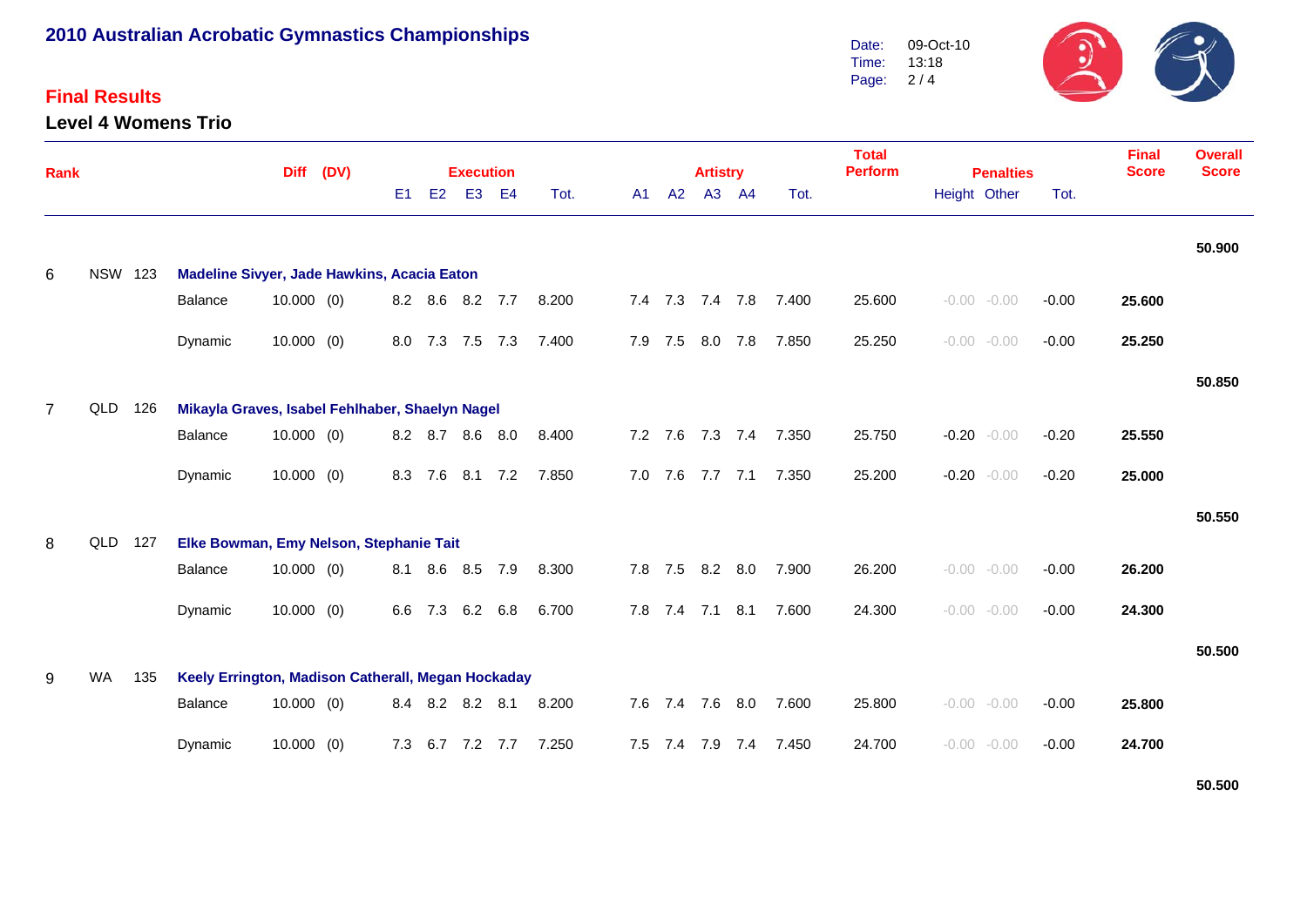#### **Final Results**

**Level 4 Womens Trio**



| <b>Rank</b> |                |     |                                                   | Diff (DV)    |  |                | <b>Execution</b> |                 |         |       |  |     |             | <b>Artistry</b> |                 |                       | <b>Total</b><br><b>Perform</b> | <b>Penalties</b> |                |         | <b>Final</b><br><b>Score</b> | <b>Overall</b><br><b>Score</b> |
|-------------|----------------|-----|---------------------------------------------------|--------------|--|----------------|------------------|-----------------|---------|-------|--|-----|-------------|-----------------|-----------------|-----------------------|--------------------------------|------------------|----------------|---------|------------------------------|--------------------------------|
|             |                |     |                                                   |              |  | E <sub>1</sub> | E2               |                 | E3 E4   | Tot.  |  | A1  | A2          |                 | A3 A4           | Tot.                  |                                |                  | Height Other   | Tot.    |                              |                                |
| 10          | <b>WA</b>      | 132 | Georgina Richardson, Clara Kelly, Dana Bastholm   |              |  |                |                  |                 |         |       |  |     |             |                 |                 |                       |                                |                  |                |         |                              |                                |
|             |                |     | Balance                                           | $10.000$ (0) |  |                |                  | 7.6 8.3 7.6 7.4 |         | 7.600 |  |     |             |                 |                 | 7.7 7.2 7.5 7.4 7.450 | 25.050                         |                  | $-0.00 - 0.00$ | $-0.00$ | 25.050                       |                                |
|             |                |     | Dynamic                                           | $10.000$ (0) |  |                |                  | 7.4 7.1 6.8 7.5 |         | 7.250 |  |     |             | 7.2 7.2 8.3 7.6 |                 | 7.400                 | 24.650                         |                  | $-0.00 - 0.00$ | $-0.00$ | 24.650                       |                                |
|             |                |     |                                                   |              |  |                |                  |                 |         |       |  |     |             |                 |                 |                       |                                |                  |                |         |                              | 49.700                         |
| 11          | <b>NSW 124</b> |     | Caitlin O'Neil, Dana Armour, Cassidy McCracken    |              |  |                |                  |                 |         |       |  |     |             |                 |                 |                       |                                |                  |                |         |                              |                                |
|             |                |     | Balance                                           | $10.000$ (0) |  |                |                  | 8.2 8.0 7.7 7.7 |         | 7.850 |  |     |             |                 | 7.8 7.3 7.5 7.3 | 7.400                 | 25.250                         |                  | $-0.00 - 0.00$ | $-0.00$ | 25.250                       |                                |
|             |                |     | Dynamic                                           | $10.000$ (0) |  |                |                  | 7.5 7.3 7.2 7.7 |         | 7.400 |  |     | $7.7$ $7.6$ | 7.5 7.6         |                 | 7.600                 | 25.000                         |                  | $-0.00 - 1.00$ | $-1.00$ | 24.000                       |                                |
|             |                |     |                                                   |              |  |                |                  |                 |         |       |  |     |             |                 |                 |                       |                                |                  |                |         |                              | 49.250                         |
| 12          | <b>VIC</b>     | 130 | Talia Abelman, Jessica Cuddy, Olivia Vitacca      |              |  |                |                  |                 |         |       |  |     |             |                 |                 |                       |                                |                  |                |         |                              |                                |
|             |                |     | Balance                                           | $10.000$ (0) |  |                |                  | 7.8 8.6 7.8 7.3 |         | 7.800 |  |     |             |                 |                 | 7.0 7.3 7.8 7.2 7.250 | 25.050                         |                  | $-0.00 - 0.00$ | $-0.00$ | 25.050                       |                                |
|             |                |     | Dynamic                                           | $10.000$ (0) |  |                |                  | 7.2 6.5 6.2 6.8 |         | 6.650 |  |     |             |                 |                 | 7.3 7.2 7.2 7.1 7.200 | 23.850                         |                  | $-0.00 - 0.00$ | $-0.00$ | 23.850                       |                                |
|             |                |     |                                                   |              |  |                |                  |                 |         |       |  |     |             |                 |                 |                       |                                |                  |                |         |                              | 48.900                         |
| 13          | WA             | 134 | Bethannie Ieraci, Leah Goldsmith, Astyn Penny     |              |  |                |                  |                 |         |       |  |     |             |                 |                 |                       |                                |                  |                |         |                              |                                |
|             |                |     | Balance                                           | $10.000$ (0) |  |                |                  | 7.3 8.0 7.2 7.3 |         | 7.300 |  |     |             |                 |                 | 6.6 7.1 7.2 7.2 7.150 | 24.450                         |                  | $-0.00 - 0.00$ | $-0.00$ | 24.450                       |                                |
|             |                |     | Dynamic                                           | $10.000$ (0) |  |                | 7.3 6.9          |                 | 6.3 7.0 | 6.950 |  |     |             |                 |                 | 6.8 7.2 7.1 7.2 7.150 | 24.100                         |                  | $-0.00 - 0.00$ | $-0.00$ | 24.100                       |                                |
|             |                |     |                                                   |              |  |                |                  |                 |         |       |  |     |             |                 |                 |                       |                                |                  |                |         |                              | 48.550                         |
| 14          | <b>WA</b>      | 133 | Harriet Jameson, Rachael Thompson, Ella Van Hagen |              |  |                |                  |                 |         |       |  |     |             |                 |                 |                       |                                |                  |                |         |                              |                                |
|             |                |     | Balance                                           | $10.000$ (0) |  |                |                  | 7.6 6.9 6.3 6.8 |         | 6.850 |  |     | 6.8 6.4     | 6.7             | 6.8             | 6.750                 | 23.600                         | $-0.00$          | $-0.30$        | $-0.30$ | 23.300                       |                                |
|             |                |     | Dynamic                                           | $10.000$ (0) |  |                |                  | 6.8 7.2 7.0     | 6.6     | 6.900 |  | 6.7 | 6.7         | 6.8             | 6.8             | 6.750                 | 23.650                         |                  | $-0.00 -0.30$  | $-0.30$ | 23.350                       |                                |